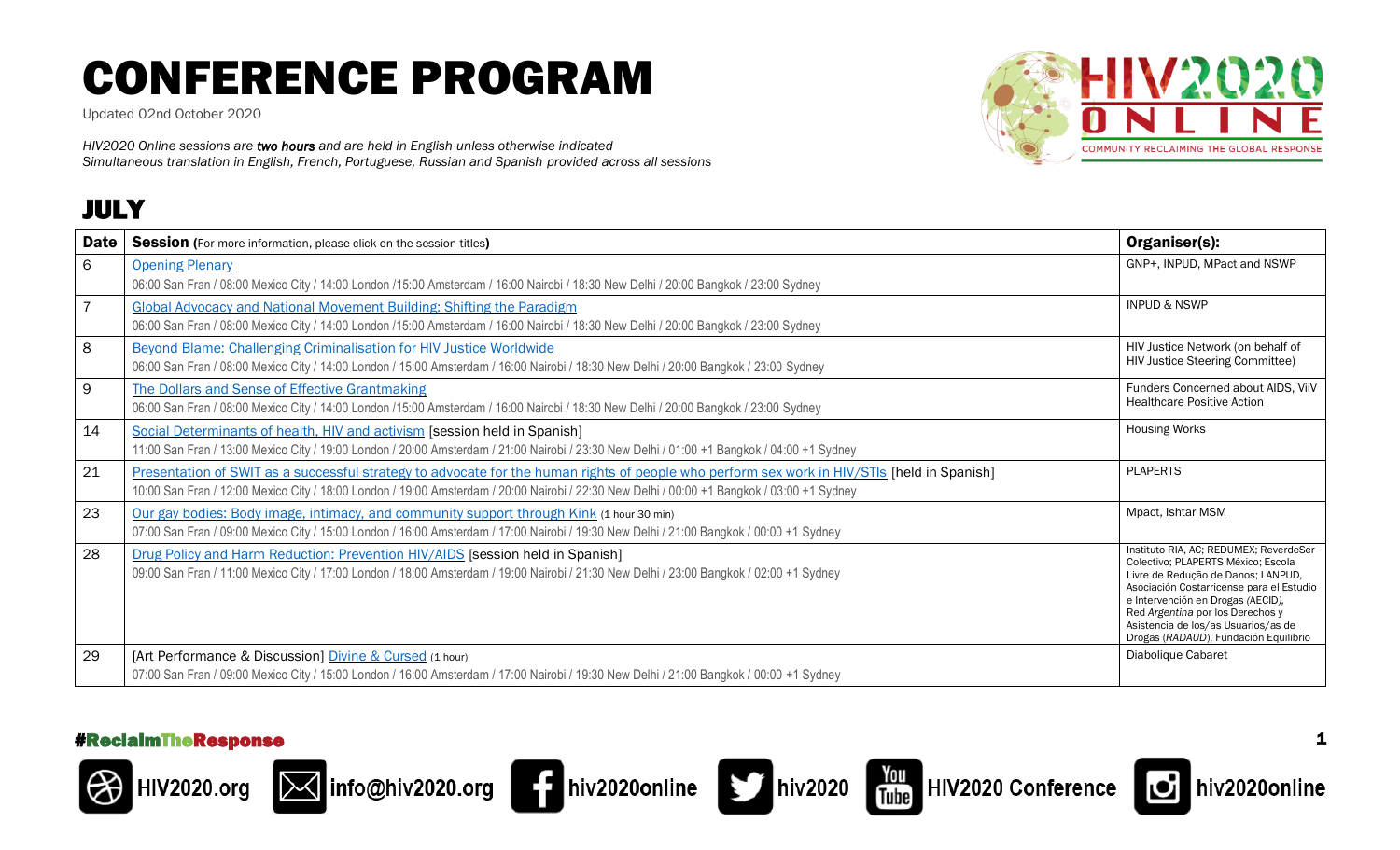Updated 02nd October 2020

*HIV2020 Online sessions are two hours and are held in English unless otherwise indicated Simultaneous translation in English, French, Portuguese, Russian and Spanish provided across all sessions*

### AUGUST



| <b>Date</b>     | <b>Session</b> (For more information, please click on the session titles)                                                                                                                                                                                             | Organiser(s):                                                                                           |
|-----------------|-----------------------------------------------------------------------------------------------------------------------------------------------------------------------------------------------------------------------------------------------------------------------|---------------------------------------------------------------------------------------------------------|
| $\overline{4}$  | A Roadmap for Meeting the HIV Targets: Defending Bodily Autonomy and Integrity<br>06:00 San Fran / 08:00 Mexico City / 14:00 London / 15:00 Amsterdam / 16:00 Nairobi / 18:30 New Delhi / 20:00 Bangkok / 23:00 Sydney                                                | <b>ARASA</b>                                                                                            |
| $6\phantom{1}6$ | Hate Crimes Against Sex Workers: Data Collection and Advocacy [session held in Russian]<br>22:00 -1 San Fran / 00:00 Mexico City / 06:00 London / 07:00 Amsterdam / 08:00 Nairobi / 10:30 New Delhi / 11:00 Bishkek / 12:00 Bangkok / 15:00 Sydney                    | Shah Ayim Network                                                                                       |
| 11              | Young People Are Leading the Way!<br>06:00 San Fran / 08:00 Mexico City / 14:00 London / 15:00 Amsterdam / 16:00 Nairobi / 18:30 New Delhi / 20:00 Bangkok / 23:00 Sydney                                                                                             | Y+ Global                                                                                               |
| 13              | Women who Use Drugs and Narcofeminism: Changing the Narrative<br>09:00 San Fran / 11:00 Mexico City / 17:00 London / 18:00 Amsterdam / 19:00 Nairobi / 21:30 New Delhi / 23:00 Bangkok / 02:00 +1 Sydney                                                              | Metzineres & Urban Survivors                                                                            |
| 18              | Time is running out for Children Living with HIV<br>06:00 San Fran / 08:00 Mexico City / 14:00 London / 15:00 Amsterdam / 16:00 Nairobi / 18:30 New Delhi / 20:00 Bangkok / 23:00 Sydney                                                                              | GNP+, ICW, Y+, Aidsfonds, ITPC, PATA,<br>Coalition of Children affected by HIV,<br>HealthGap and UNICEF |
| 19              | [Film & Discussion] China's Transgender Sex Workers<br>19:00 -1 San Fran / 21:00 -1 Mexico City / 03:00 London / 04:00 Amsterdam / 05:00 Nairobi / 07:30 New Delhi / 09:00 Bangkok / 10:00 Beijing / 12:00 Sydney                                                     | Michael Liu                                                                                             |
| 20              | Strengthening the safety and security of gay and bisexual men and their program implementers in Latin America and globally<br>07:00 San Fran / 09:00 Mexico City / 15:00 London / 16:00 Amsterdam / 17:00 Nairobi / 19:30 New Delhi / 21:00 Bangkok / 00:00 +1 Sydney | Sero Project, FHI 360,<br>SOMOSGay, MPact, AIDS<br><b>Healthcare Foundation</b>                         |
| 25              | Medicalised Bodies, Absent States [session held in Spanish]<br>08:00 San Fran / 10:00 Mexico City / 16:00 London / 17:00 Amsterdam / 18:00 Nairobi / 20:30 New Delhi / 22:00 Bangkok / 01:00 +1 Sydney                                                                | Redlactrans, IRGT                                                                                       |
| 27              | <b>Grassroots Response to the Drug War: Fighting Back</b><br>08:00 San Fran / 10:00 Mexico City / 16:00 London / 17:00 Amsterdam / 18:00 Nairobi / 20:30 New Delhi / 22:00 Bangkok / 01:00 +1 Sydney                                                                  | River Valley Organising Project:<br><b>Unharming Ohio</b>                                               |













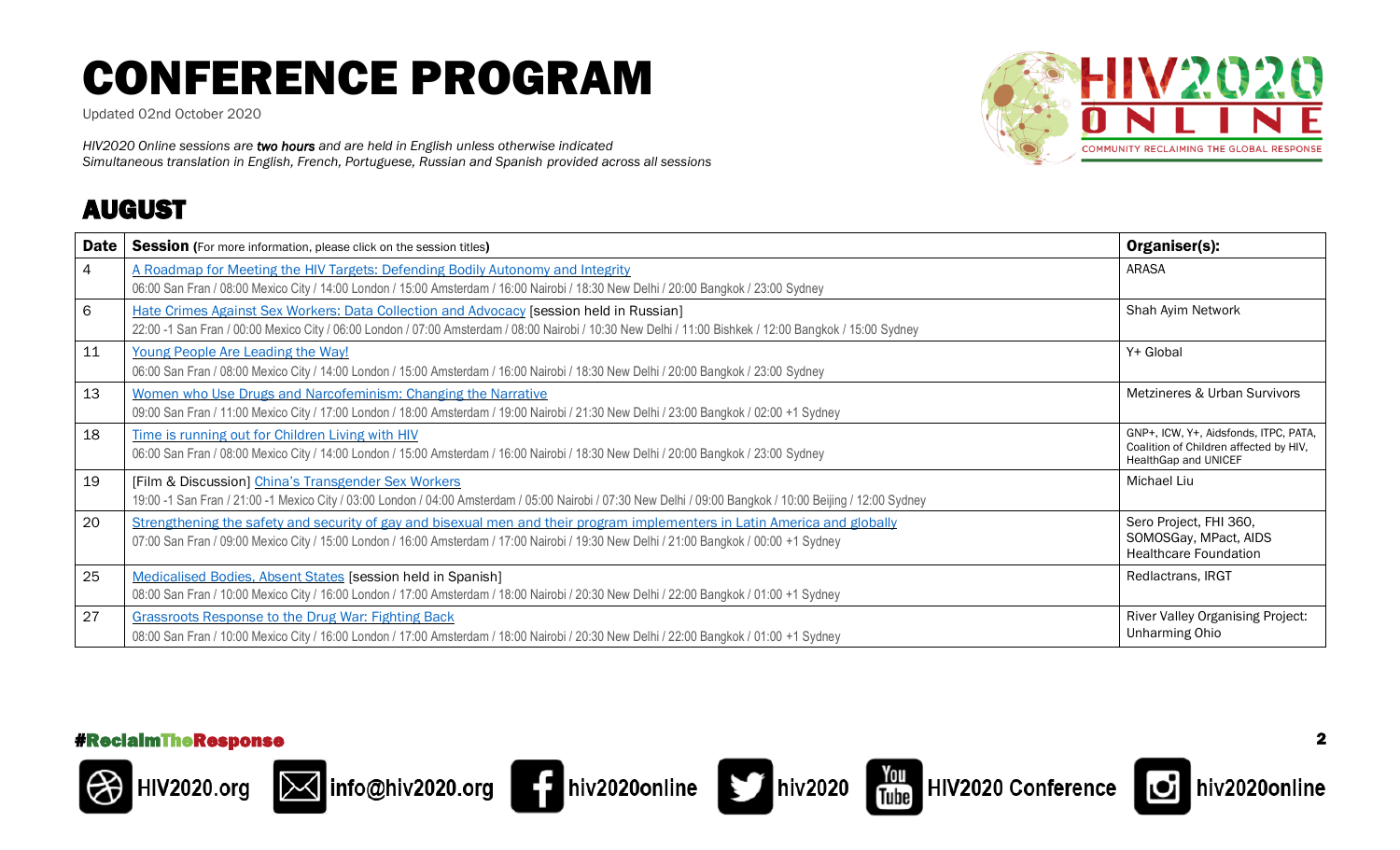Updated 02nd October 2020

*HIV2020 Online sessions are two hours and are held in English unless otherwise indicated Simultaneous translation in English, French, Portuguese, Russian and Spanish provided across all sessions*

### SEPTEMBER



| <b>Date</b>  | <b>Session</b> (For more information, please click on the session titles)                                                                                                                                                                                                                                                 | Organiser(s):                                                                                                                    |
|--------------|---------------------------------------------------------------------------------------------------------------------------------------------------------------------------------------------------------------------------------------------------------------------------------------------------------------------------|----------------------------------------------------------------------------------------------------------------------------------|
| $\mathbf{1}$ | <b>Community Advocacy: How we Innovate and Mobilise</b><br>04:30 San Fran / 06:30 Mexico City / 12:30 London / 13:30 Amsterdam / 14:30 Nairobi / 17:00 New Delhi / 18:30 Bangkok / 21:30 Sydney                                                                                                                           | <b>PITCH</b>                                                                                                                     |
| 3            | Soliciting for Change: Understanding the impacts of the Swedish Model and full decriminalisation of sex work<br>01:00 San Fran / 03:00 Mexico City / 09:00 London / 10:00 Amsterdam / 11:00 Nairobi / 13:30 New Delhi / 15:00 Bangkok / 18:00 Sydney                                                                      | <b>ICRSE and Scarlet Alliance</b>                                                                                                |
| 8            | Data from the ground up: Scaling up community-led data collection, management and analysis<br>06:00 San Fran / 08:00 Mexico City / 14:00 London / 15:00 Amsterdam / 16:00 Nairobi / 18:30 New Delhi / 20:00 Bangkok / 23:00 Sydney                                                                                        | Caribbean Vulnerable Communities.<br>Global Health Centre Graduate Institute.<br>GrenCHAP, Trans Este Podemos<br>Avanzar, UNAIDS |
| 10           | Overcoming Legal Barriers as a mechanism for the struggle for rights of vulnerable populations in the fight with the HIV epidemic in the EECA region<br>[session held in Russian]<br>04:00 San Fran / 06:00 Mexico City / 12:00 London / 13:00 Amsterdam / 14:00 Nairobi / 16:30 New Delhi / 18:00 Bangkok / 21:00 Sydney | <b>ENPUD</b>                                                                                                                     |
| 15           | Not just subjects of research!<br>04:30 San Fran / 06:30 Mexico City / 12:30 London / 13:30 Amsterdam / 14:30 Nairobi / 17:00 New Delhi / 18:30 Bangkok / 21:30 Sydney                                                                                                                                                    | Aidsfonds                                                                                                                        |
| 22           | HIV, Drugs and Positive Women in Response [session held in Spanish]<br>15:00 San Fran / 17:00 Mexico City / 23:00 London / 00:00 +1 Amsterdam / 01:00 +1 Nairobi / 03:30 + 1 New Delhi / 05:00 +1 Bangkok / 08:00 +1 Sydney                                                                                               | LANPUD                                                                                                                           |
| 24           | The Nine Genders, A Reintroduced Indigenous Way of Organizing Gender<br>10:00 San Fran / 12:00 Mexico City / 18:00 London / 19:00 Amsterdam / 20:00 Nairobi / 22:30 New Delhi / 00:00 +1 Bangkok / 03:00 +1 Sydney                                                                                                        | Canadian Aboriginal AIDS<br><b>Network</b>                                                                                       |
| 28           | [Film & Discussion] Kokh (A Womb) (1 hour)<br>06:00 San Fran / 08:00 Mexico City / 14:00 London / 15:00 Amsterdam / 16:00 Nairobi / 18:30 New Delhi / 20:00 Bangkok / 23:00 Sydney                                                                                                                                        | <b>FAITH</b>                                                                                                                     |
| 29           | Now more than ever: New strategies to fight back for HIV prevention<br>06:00 San Fran / 08:00 Mexico City / 14:00 London / 15:00 Amsterdam / 16:00 Nairobi / 18:30 New Delhi / 20:00 Bangkok / 23:00 Sydney                                                                                                               | Frontline AIDS                                                                                                                   |

#### #ReclaimTheResponse 3













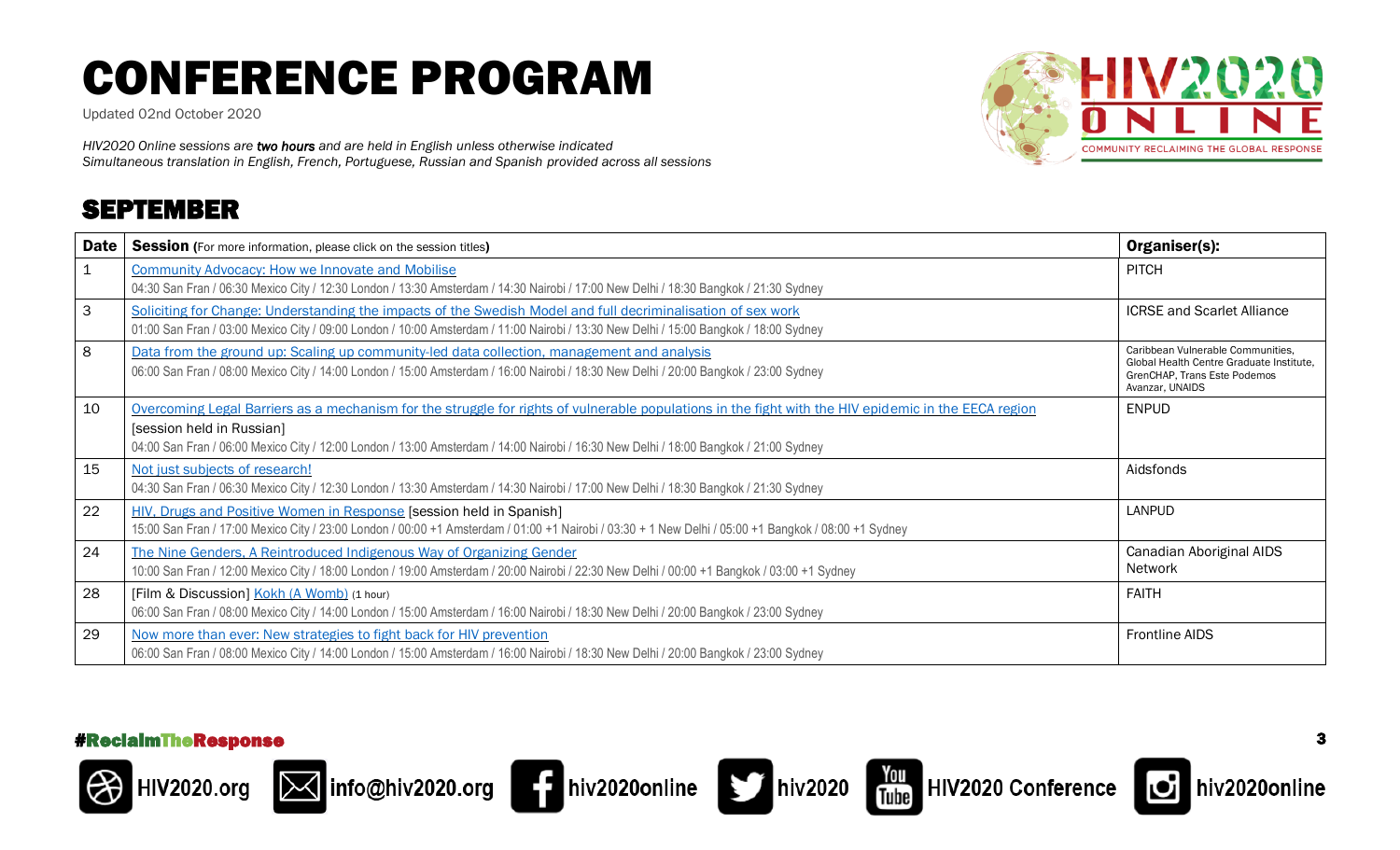Updated 02nd October 2020

*HIV2020 Online sessions are two hours and are held in English unless otherwise indicated Simultaneous translation in English, French, Portuguese, Russian and Spanish provided across all sessions*

### OCTOBER



| <b>Date</b>  | <b>Session</b> (For more information, please click on the session titles)                                                                                                           | Organiser(s):                                                                             |
|--------------|-------------------------------------------------------------------------------------------------------------------------------------------------------------------------------------|-------------------------------------------------------------------------------------------|
| $\mathbf{1}$ | Stigma: Measure it, Act on it, End it                                                                                                                                               | GNP+                                                                                      |
|              | 04:00 San Fran / 06:00 Mexico City / 12:00 London / 13:00 Amsterdam / 14:00 Nairobi / 16:30 New Delhi / 18:00 Bangkok / 21:00 Sydney                                                |                                                                                           |
| 6            | <b>HIV2020 - Treatment Activist Meeting</b><br>06:00 San Fran / 08:00 Mexico City / 14:00 London / 15:00 Amsterdam / 16:00 Nairobi / 18:30 New Delhi / 20:00 Bangkok / 23:00 Sydney | 100% Life Ukraine, ABIA,<br>AIDES, APN Plus, GNP+, ITPC,<br>Public Citizen, STOPAIDS, TAC |
| 9            | Community based mental health services for people living with HIV                                                                                                                   | Peer Partners NGO                                                                         |
|              | 04:00 San Fran / 06:00 Mexico City / 12:00 London / 13:00 Amsterdam / 14:00 Nairobi / 16:30 New Delhi / 18:00 Bangkok / 21:00 Sydney                                                |                                                                                           |
| 15           | [Art Performance] Theatre performance about SWIT [session held in Russian]                                                                                                          | Tais Plus                                                                                 |
|              | 06:00 San Fran / 08:00 Mexico City / 14:00 London / 15:00 Amsterdam / 16:00 Nairobi / 19:30 New Delhi / 20:00 Bangkok / 23:00 Sydney                                                |                                                                                           |
| 20           | Where is the money for key population programming?                                                                                                                                  | The Bridging the Gaps Alliance                                                            |
|              | 04:00 San Fran / 06:00 Mexico City / 12:00 London / 13:00 Amsterdam / 14:00 Nairobi / 16:30 New Delhi / 18:00 Bangkok / 21:00 Sydney                                                |                                                                                           |
| 22           | [Art Performance & Discussion] Harm reduction education and services through performing art (1 hour 30 min)                                                                         | <b>CPHEO</b>                                                                              |
|              | 06:00 San Fran / 08:00 Mexico City / 14:00 London / 15:00 Amsterdam / 16:00 Nairobi / 18:30 New Delhi / 20:00 Bangkok / 23:00 Sydney                                                |                                                                                           |
| 23           | Women, bodies and experiences: Individual and collective empowerment through the Theater of the Oppressed [session held in Spanish]                                                 | <b>ICW Latin America and HIVOS</b>                                                        |
|              | 09:30 San Fran / 11:30 Mexico City / 17:30 London / 18:30 Amsterdam / 19:30 Nairobi / 22:00 New Delhi / 23:30 Bangkok / 02:30 +1 Sydney                                             | Latin America                                                                             |

#### #ReclaimTheResponse 4